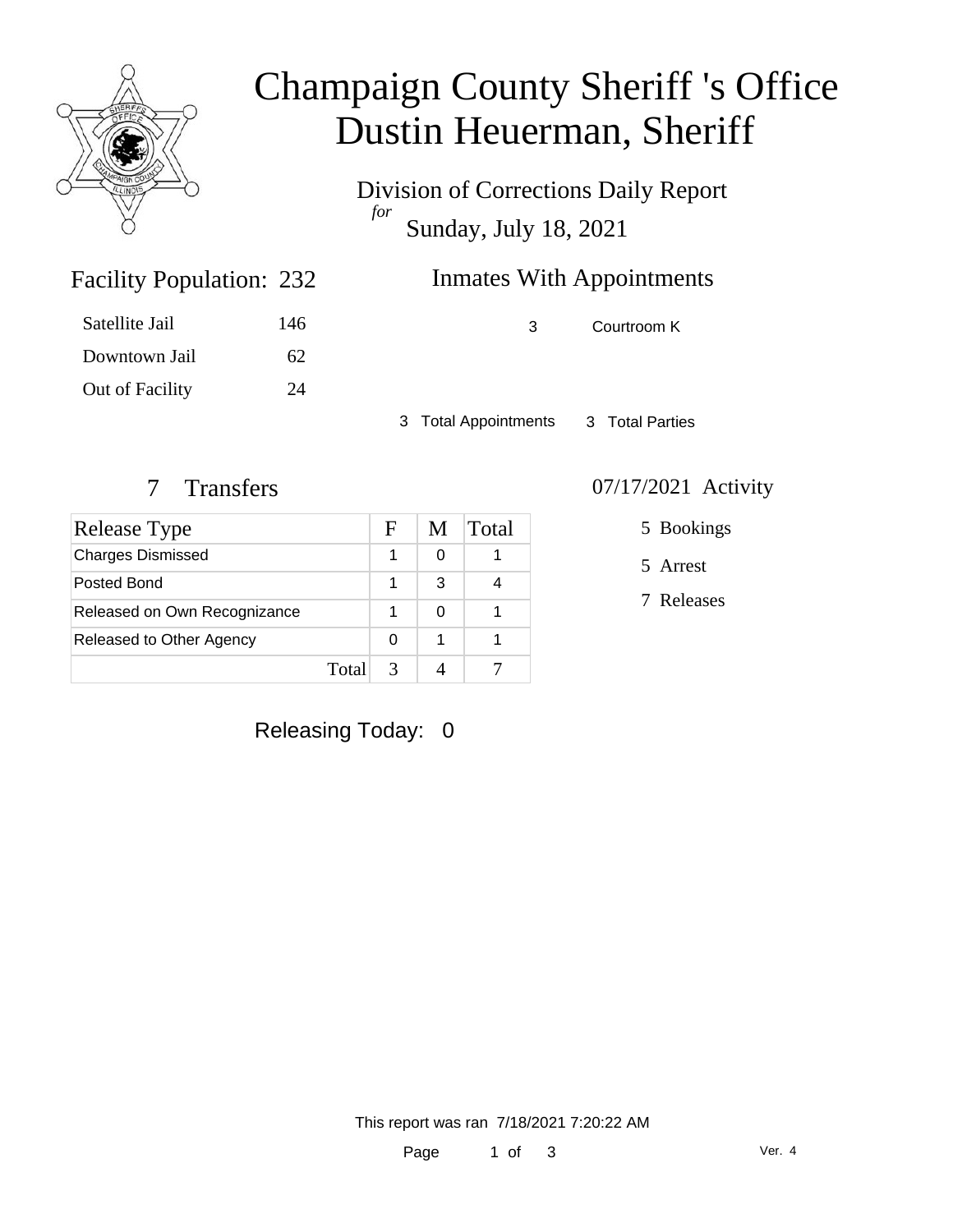

# Champaign County Sheriff 's Office Dustin Heuerman, Sheriff

Division of Corrections Daily Report *for* Sunday, July 18, 2021

#### Custody Status Count

- Electronic Home Dentention 23
	- Felony Arraignment 11
		- Felony Other 3
	- Felony Pre-Sentence 4
		- Felony Pre-Trial 136
	- Felony Sentenced CCSO 14
	- Felony Sentenced IDOC 13
		- Hold Other 3
	- Misdemeanor Pre-Trial 7
		- Petition to Revoke 4
		- Remanded to DHS 13
	- Traffic Sentenced CCSO 1
		- Total 232

This report was ran 7/18/2021 7:20:22 AM